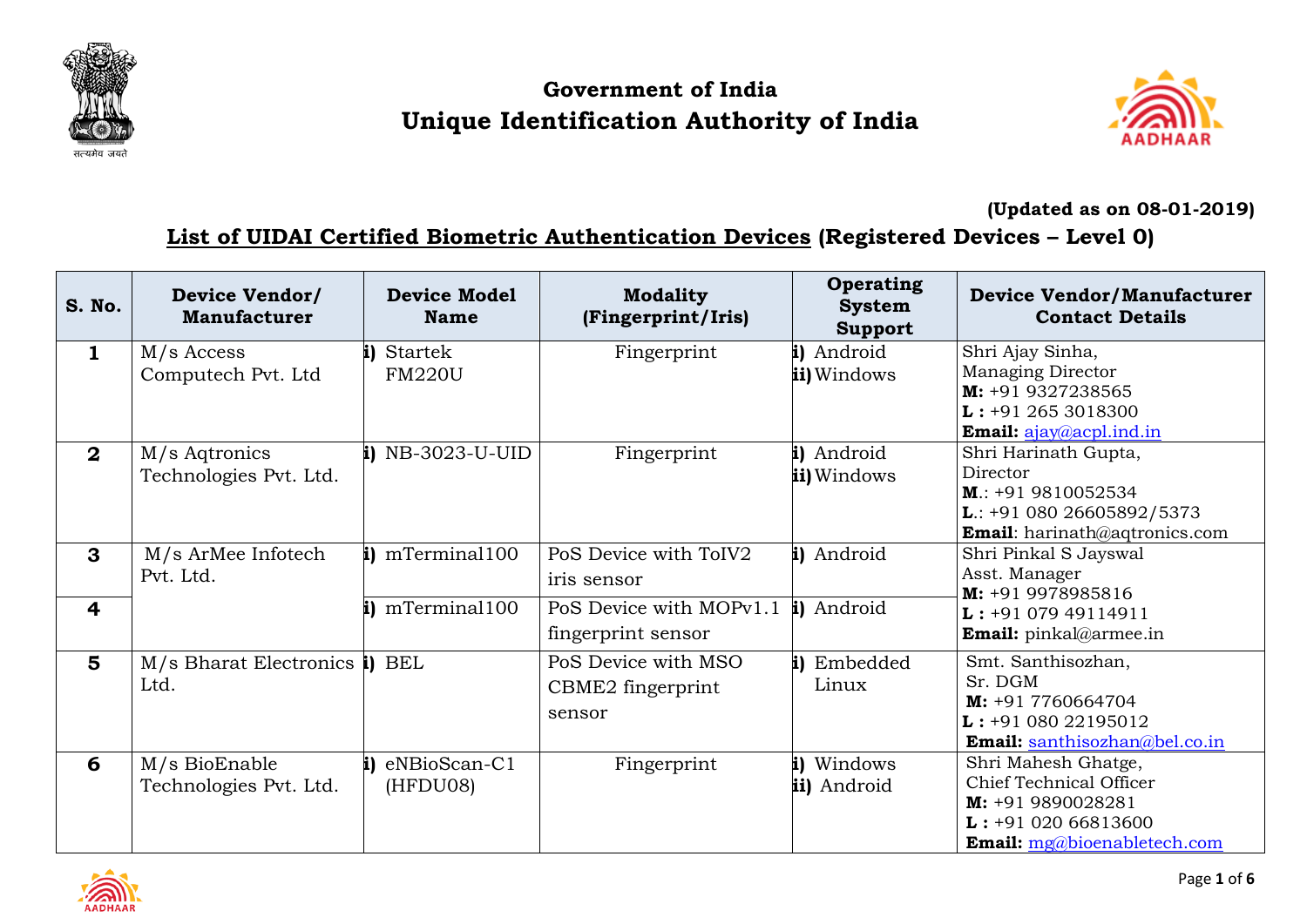| $\overline{7}$ | M/s Biomatiques<br><b>Identification Solutions</b><br>Pvt. Ltd. | $i)$ EPI-1000                           | Iris                                               | Android<br>i)<br>ii)<br>Embedded<br>Linux<br>iii) Windows | Shri Pratik Patel,<br>VP - Global System Integration<br>$M: +919909804321$<br>$L: +9102612225767$<br>Email: pratik@biomatiques.com |
|----------------|-----------------------------------------------------------------|-----------------------------------------|----------------------------------------------------|-----------------------------------------------------------|------------------------------------------------------------------------------------------------------------------------------------|
| 8              | M/s Biometronic<br>Technology Pvt. Ltd.                         | IriShield TM<br><b>USB MK2120U</b>      | Iris                                               | i) Android<br>ii) Windows                                 | Shri Zeeshan Shaji,<br>Chief Operating Officer<br>M: +91 9945551410                                                                |
| 9              |                                                                 | IriShield USB<br><b>BK2121U</b>         | Iris                                               | i) Windows                                                | $L: +9108065657615$<br>+91 011 28460229<br>Email: zeeshan@biometronic.com                                                          |
| 10             | M/s Datamini<br>Technologies India Ltd.                         | i) Datamini<br>TPOS7                    | PoS Device with MSO<br>CBME2 fingerprint<br>Sensor | i) Android                                                | Shri Sayeed Khan<br>G.M. (Sales & Marketing)<br>M: +91 9833117082                                                                  |
| 11             |                                                                 | Datamini<br>TPOS7                       | PoS Device with MSO<br>CBME3 fingerprint<br>Sensor | i) Android                                                | $L: +9102240428888$<br>Email: sayeed@datamini.co.in                                                                                |
| 12             | M/s Digit Secure India<br>Pvt. Ltd.                             | <b>Bizzpos</b><br>WizarHand<br>Q1(WHQ1) | PoS Device with TCS1S<br>fingerprint sensor        | i) Android                                                | Shri Sridhar Pashya,<br>Director<br>M: +91 9393333397<br>Email: sridhar@digitsecure.com                                            |
| 13             |                                                                 | <b>Bizzpos</b><br>WizarHand<br>Q1(WHQ1) | PoS Device with ES175<br>iris sensor               | Android                                                   |                                                                                                                                    |
| 14             |                                                                 | Freedom ABB<br>100                      | Tablet with TCS1S<br>fingerprint sensor            | Android                                                   |                                                                                                                                    |
| 15             |                                                                 | Freedom Win-<br>100                     | Tablet with ES175 iris<br>sensor                   | Windows                                                   |                                                                                                                                    |

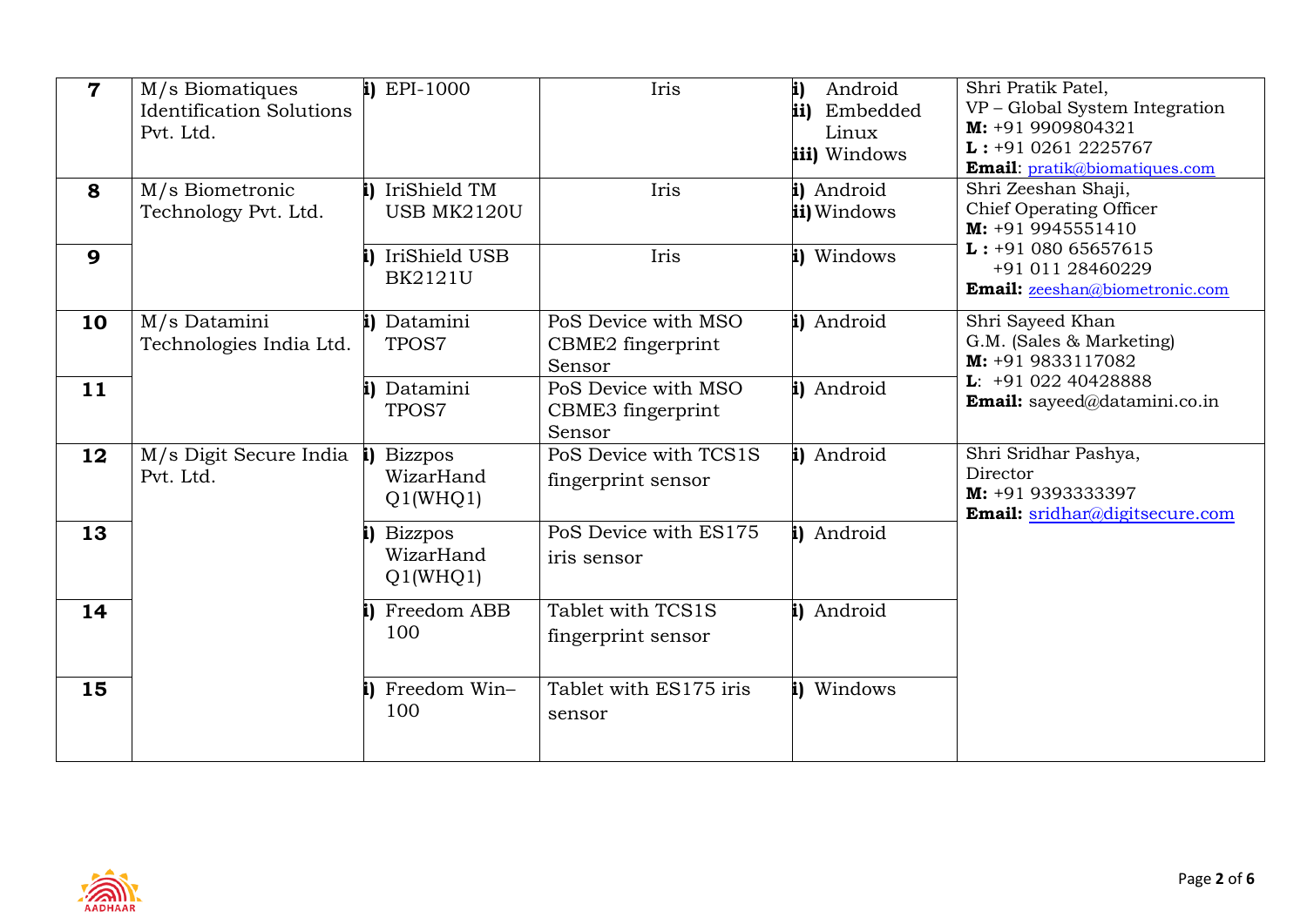| 16 | M/s Digit Secure India i) Freedom<br>Pvt. Ltd. | Win10-100                                   | Tablet with U.are.U 4500<br>UID fingerprint sensor | i) Windows                                    | Shri Sridhar Pashya,<br>Director<br>M: +91 9393333397<br>Email:<br>sridhar@digitsecure.com                                                                 |
|----|------------------------------------------------|---------------------------------------------|----------------------------------------------------|-----------------------------------------------|------------------------------------------------------------------------------------------------------------------------------------------------------------|
| 17 |                                                | i) SOFIA 3G-R                               | Tablet with ES175 iris<br>sensor                   | i) Android                                    |                                                                                                                                                            |
| 18 | M/s DSK Digital<br>Technologies Pvt. Ltd.      | i) MOBILIZ 2P1                              | PoS Device with MSO<br>CBME2 fingerprint<br>sensor | i) Android                                    | Shri Vinod Philips,<br>Chief Executive Officer<br>$M: +919326003662$<br>$L: +917391069796$<br><b>Email</b> : vinodp@dskdigital.com                         |
| 19 | M/s Evolute Systems<br>Pvt. Ltd.               | i) Falcon                                   | PoS Device with MSO<br>CBME2 fingerprint<br>sensor | i) Windows                                    | Shri Shashi Kumar J V,<br>$VP - Fintech$<br>$M: +919900544242$<br>$L$ : +91 080 42052083                                                                   |
| 20 |                                                | i) Leopard                                  | PoS Device with MSO<br>CBME2 fingerprint<br>sensor | i) Android                                    | <b>Email:</b> shashi@evolute.in                                                                                                                            |
| 21 |                                                | i) IDENTI5                                  | PoS Device with MSO<br>CBME2 fingerprint<br>sensor | i) Android<br>ii) iOS                         |                                                                                                                                                            |
| 22 | M/s Gemalto Digital<br>Securities Pvt. Ltd.    | i) $\text{CSD200} /$<br>CSD <sub>200i</sub> | Fingerprint                                        | Android<br>i)<br>Linux<br>ii)<br>iii) Windows | Shri Anubhav Tyagi,<br>Sales Manager India - Government<br>Programs<br>$M: +919971581818$<br>$L$ : +91 011 66231241<br>Email:<br>anubhav.tyagi@gemalto.com |
| 23 | M/s Innocom<br>Electronics India Pvt.<br>Ltd.  | i) InFocus M425                             | Integrated Iris Mobile                             | i) Android                                    | Shri Jasdeep Singh Jawa,<br><b>Technical Head</b><br>$M: +919811695153$<br>$L: +911244982485$<br><b>Email:</b> jasdeep@innocom.in                          |

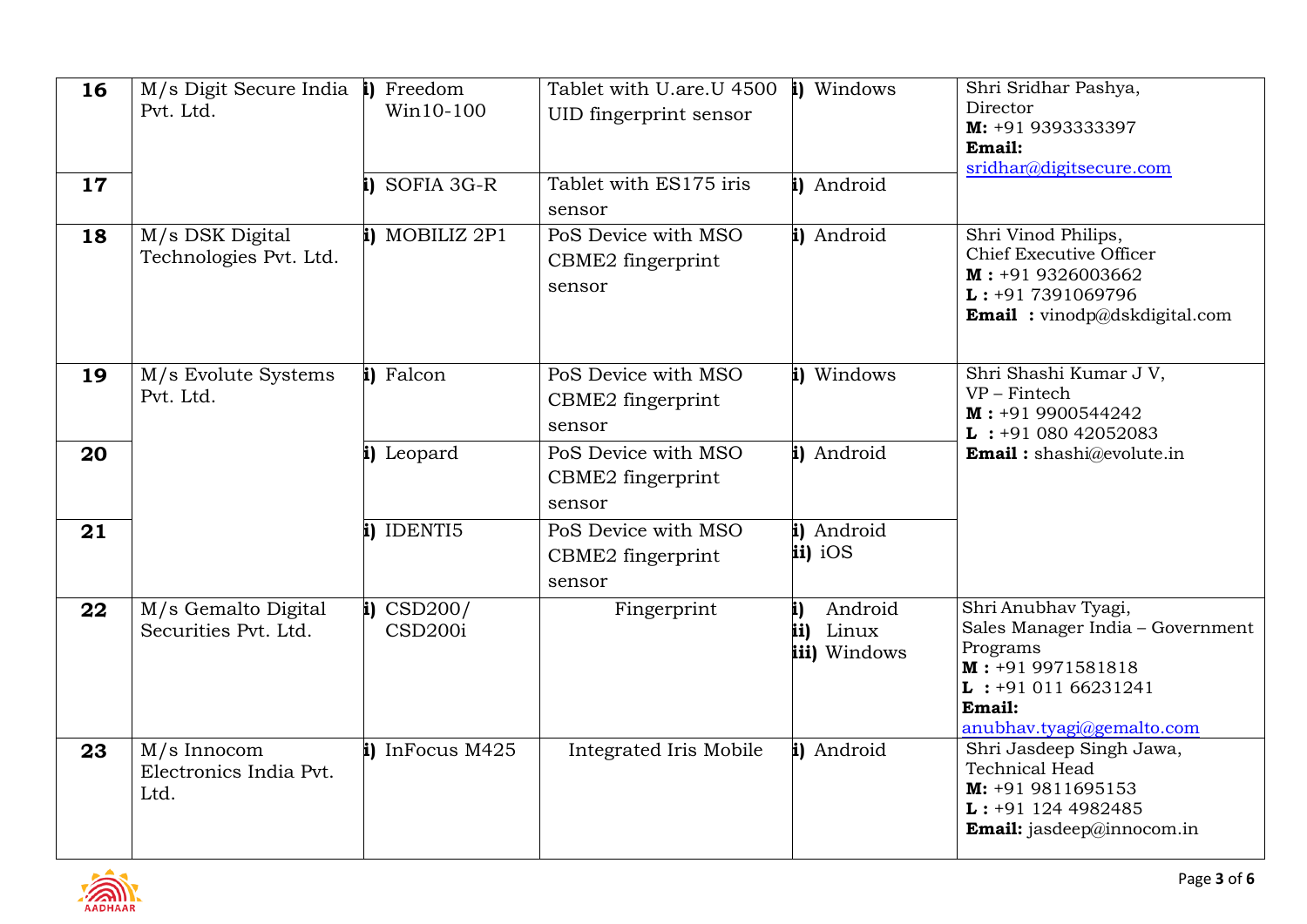| 24 | M/s Integra Micro<br>Systems Pvt. Ltd. | $i)$ TCRF1S(A3W)/<br><b>ET500</b>     | Fingerprint                                                                               | Android<br>i)<br>ii)<br>Linux<br>iii) Windows             | Shri Bhaskar Jyoti Phukan, Head<br>New Initiatives<br>$M: +919900729961$                                       |
|----|----------------------------------------|---------------------------------------|-------------------------------------------------------------------------------------------|-----------------------------------------------------------|----------------------------------------------------------------------------------------------------------------|
| 25 |                                        | i) MSO 1300 E2<br>ii) MFS 100         | Fingerprint                                                                               | i) Android<br>ii) Windows                                 | $L: +9108028565801 - (515)$<br><b>Email:</b> bhaskarjp@integramicro.co<br>m                                    |
| 26 |                                        | $i)$ CSD 200 $i$<br>ii) Futronic FS88 | Fingerprint                                                                               | i) Windows                                                |                                                                                                                |
| 27 |                                        | $i)$ U.are.U 4500                     | Fingerprint                                                                               | i)<br>Android<br>Embedded<br>ii)<br>Linux<br>iii) Windows |                                                                                                                |
| 28 |                                        | i) Visiontek GL-<br>11                | PoS Device with<br>TCRF1S(A3W)/ET500<br>i)<br>ii) MSO CBME 2<br>fingerprint sensor        | Embedded<br>i)<br>Linux                                   |                                                                                                                |
| 29 |                                        | i) Analogics<br>ART2-XXXX             | PoS Device with<br><b>TCRF1S(A3W)/ET500</b><br>i)<br>ii) MSO CBME 2<br>fingerprint sensor | Embedded<br>Linux                                         |                                                                                                                |
| 30 |                                        | i) Secugen<br>Hamstar IV              | Fingerprint                                                                               | i) Windows                                                |                                                                                                                |
| 31 |                                        | TEG9300-1<br><b>OASYS</b>             | PoS Device with MSO<br>CBME3 fingerprint<br>sensor                                        | Embedded<br>Linux                                         |                                                                                                                |
| 32 | M/s Linkwell<br>Telesystems Pvt. Ltd.  | i) Visiontek GL-<br>11                | PoS Device with<br>MSO CBME2<br>i)<br>TCS1S<br>ii)<br>fingerprint sensor                  | Embedded<br>i)<br>Linux                                   | Shri Ramesh.C,<br>Director S&M<br>$M: +919701601300$<br>L: 04066388000<br><b>Email:</b> ramesh@visiontek.co.in |

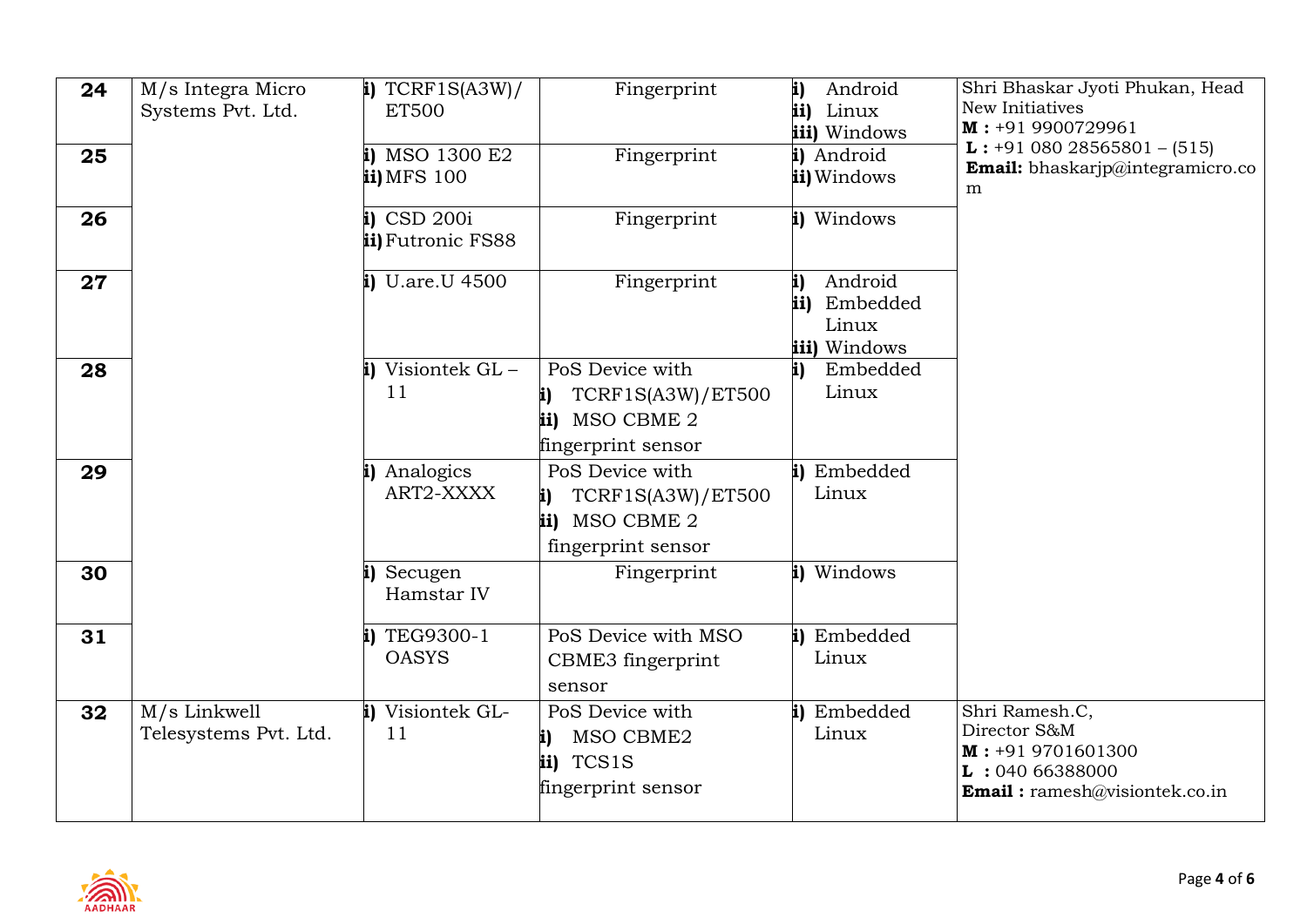| 33 | M/s Maestros<br>Electronics &<br>Telecommunications<br>Pvt. Ltd. | i) Script 100M                                           | PoS Device with Sagem<br>Morpho CBME2<br>fingerprint sensor                                 | i) Android                | Shri Bipin Kulkarni,<br><b>Business Head (Projects)</b><br>M: +91 9820925443<br><b>Email:</b> bipink@metsl.in         |
|----|------------------------------------------------------------------|----------------------------------------------------------|---------------------------------------------------------------------------------------------|---------------------------|-----------------------------------------------------------------------------------------------------------------------|
| 34 | M/s Mantra Softech<br>Pvt. Ltd.                                  | i) MFS100                                                | Fingerprint                                                                                 | i) Android<br>ii) Windows | Shri Hiren Bhandari,<br>Director<br>M: +91 9327020417<br>$\mathbf{L}$ : +91 79 64506243<br>Email: hiren@mantratec.com |
| 35 | M/s Matrix Comsec<br>Pvt. Ltd.                                   | i) COSEC VEGA                                            | PoS Device with SFU<br>500(OH) fingerprint<br>sensor                                        | i) Embedded<br>Linux      | Shri Akshay Sheth<br>Vice President (Strategic Business)<br>$M: +919328874302$<br>$L : +91 0265 2630555$              |
|    |                                                                  | i) COSEC DOOR                                            | PoS Device with SFU<br>500(OH) fingerprint<br>sensor                                        | i) Embedded<br>Linux      | Email:<br>akshay.Sheth@matrixcomsec.com                                                                               |
| 36 | M/s OASYS<br>Cybernetics Pvt. Ltd.                               | i) MFS100                                                | Fingerprint                                                                                 | i) Android                | Shri R. Bindu<br>Executive Secretary to MD<br>$M: +917401298249$<br>$L: +914425613306$                                |
| 37 |                                                                  | i) MIS100V2                                              | Iris                                                                                        | i) Android                | <b>Email:</b> bindu@oasys.co                                                                                          |
| 38 | M/s Precision<br>Biometric India Pvt.<br>Ltd.                    | i)<br><b>PB510</b><br>TCRF1S(A3W)<br>ii)<br><b>ET500</b> | Fingerprint                                                                                 | i) Android<br>ii) Windows | Shri N.K. Anbumani<br>Sr. Vice President<br>$M: +919940127597$<br>$L: +914433015300$                                  |
| 39 |                                                                  | $i)$ U.are.U 4500                                        | Fingerprint                                                                                 | i) Windows                | Email:<br>anbumani@precisionit.co.in                                                                                  |
| 40 |                                                                  | $i)$ CSD200                                              | Fingerprint                                                                                 | i) Windows                |                                                                                                                       |
| 41 |                                                                  | i) Oxigen TPS 300                                        | PoS Device with U.are.U<br>4500 UID Edition Sensor<br>Digital Persona<br>fingerprint sensor | Embedded<br>Linux         |                                                                                                                       |